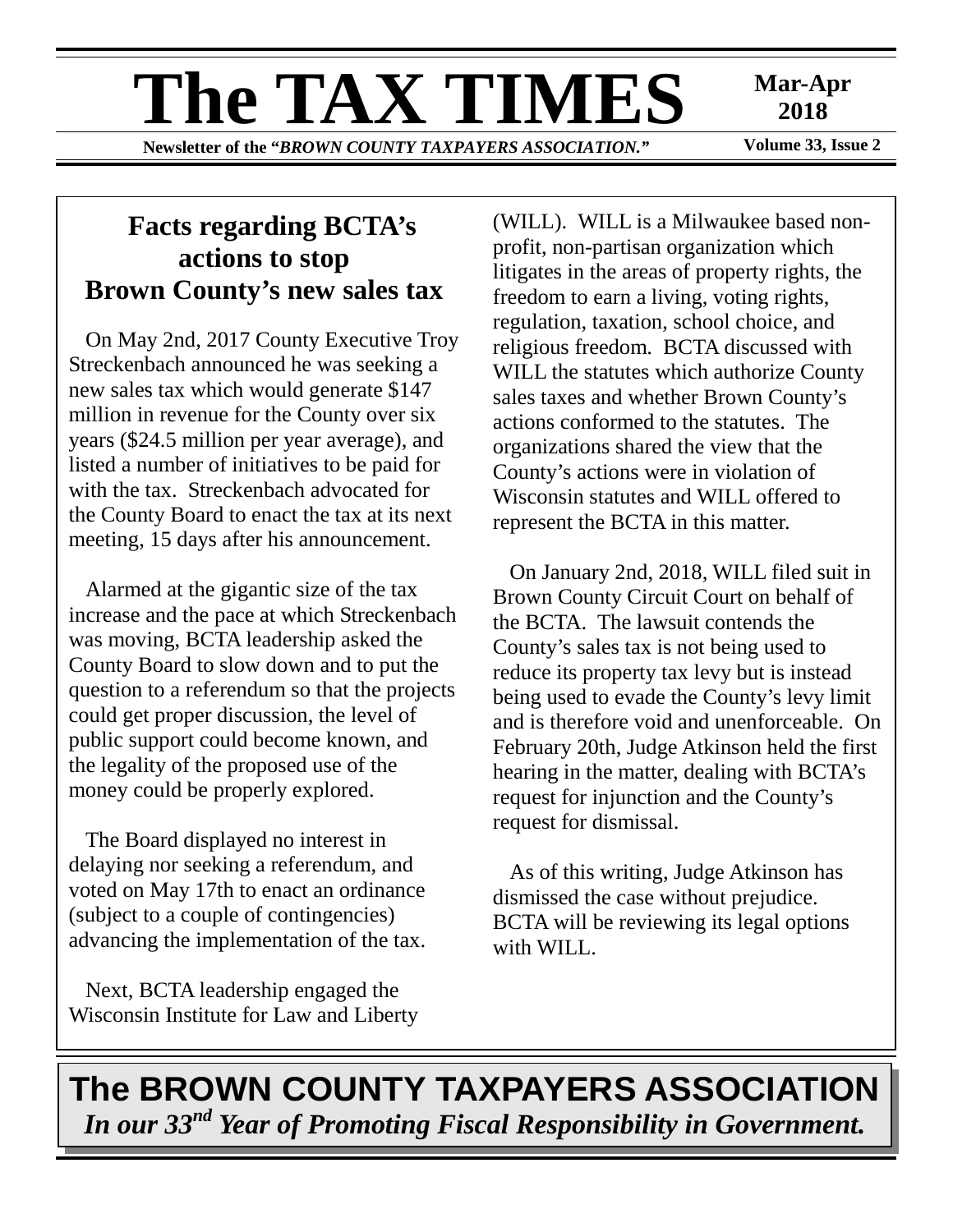#### **The TAX TIMES - Mar-Apr 2018**

## **January Meeting Notes**

#### **Voting Laws Explained**

Sandy Juno, Brown County Clerk, spoke about voter registration and voting procedures. She is in her sixth year as Brown County Clerk. Prior to that, she served 15 years as Deputy Brown County Clerk.

Photo ID became law in Wisconsin about 2 years ago after extensive legal challenges. When Sandy began working in the County Clerk's office, there were no voter registration requirements. The City of Green Bay maintained its own voter list. Several towns had no lists at all; citizens voted on their own recognizance. The Bush-Gore recount stimulated action on voter registration. In 2006, the State of Wisconsin established a master voter list, which is used by local units of government. About 2 years ago, the state established MYVOTE.WI.GOV on its website to help voters to identify their voting places and register to vote. Registration can be done online up to 20 days before an election.

Snowbirds can register to vote in another state and vote there. However, they can only vote in ONE state in a given election. Voting in more than one state in one election constitutes election fraud and exposes the voter to criminal prosecution. Wisconsin is one of 21 states in a consortium of states that exchange voter list information. Postcards are sent out to verify voters' registration. Failure to return a postcard will result in the citizen being dropped from the voting rolls.

Citizens that are dropped from the voter list can reregister at the municipal clerk's office or at the polls on election day. Challenges to a citizen's right to vote require solid evidence. A citizen who has incomplete registration can vote with a provisional ballot on election day.

When photo ID is checked, the poll workers are looking for three things: name, the photo, and the expiration date.

Dave Nelson - Secretary

## **February Meeting Notes**

Several current taxpayer issues were discussed by the members present.

There is hope for Wetland regulatory reform. AB 547 and SB 600 provide a comprehensive overhaul of Wisconsin's regulatory oversight of wetlands and wetland mitigation.

For non-federal wetlands the Wisconsin Department of Natural Resource's (DNR) regulatory oversight of lower-quality, non-federal wetlands would be reduced.

For federal wetlands, the DNR would be authorized to request permission from the Environmental Protection Agency to take exclusive regulatory jurisdiction over federal wetlands.

For artificial wetlands, permitting requirements for disturbances to artificial wetlands would be eliminated.

A Mitigation fund would be established to provide timelines and priorities for the DNR to spend money, currently \$15 million, in a wetland mitigation account. The Wisconsin Builders Association strongly supports this wetlands regulatory reform.

 Several other bills with the potential to reduce or eliminate local control of issues that have traditionally been under the jurisdiction of local governments were discussed. Nonferrous metals mining is becoming a hot issue.

Shea Sortwell, candidate for the Second Assembly District seat being vacated by Andre Jacque, spoke about his background and his positions on issues. (Andre will be running for the First Senate District seat vacated by the resignation of Frank Lasee). Shea noted that he is a Supervisor in the Town of Gibson in northern Manitowoc County. He explained that he is a fiscal conservative, committed to continuing the governor's efforts to return money back to the people. He also supports reducing and simplifying regulations wherever possible, thereby lightening the burden they place on citizens.

Dave Nelson - Secretary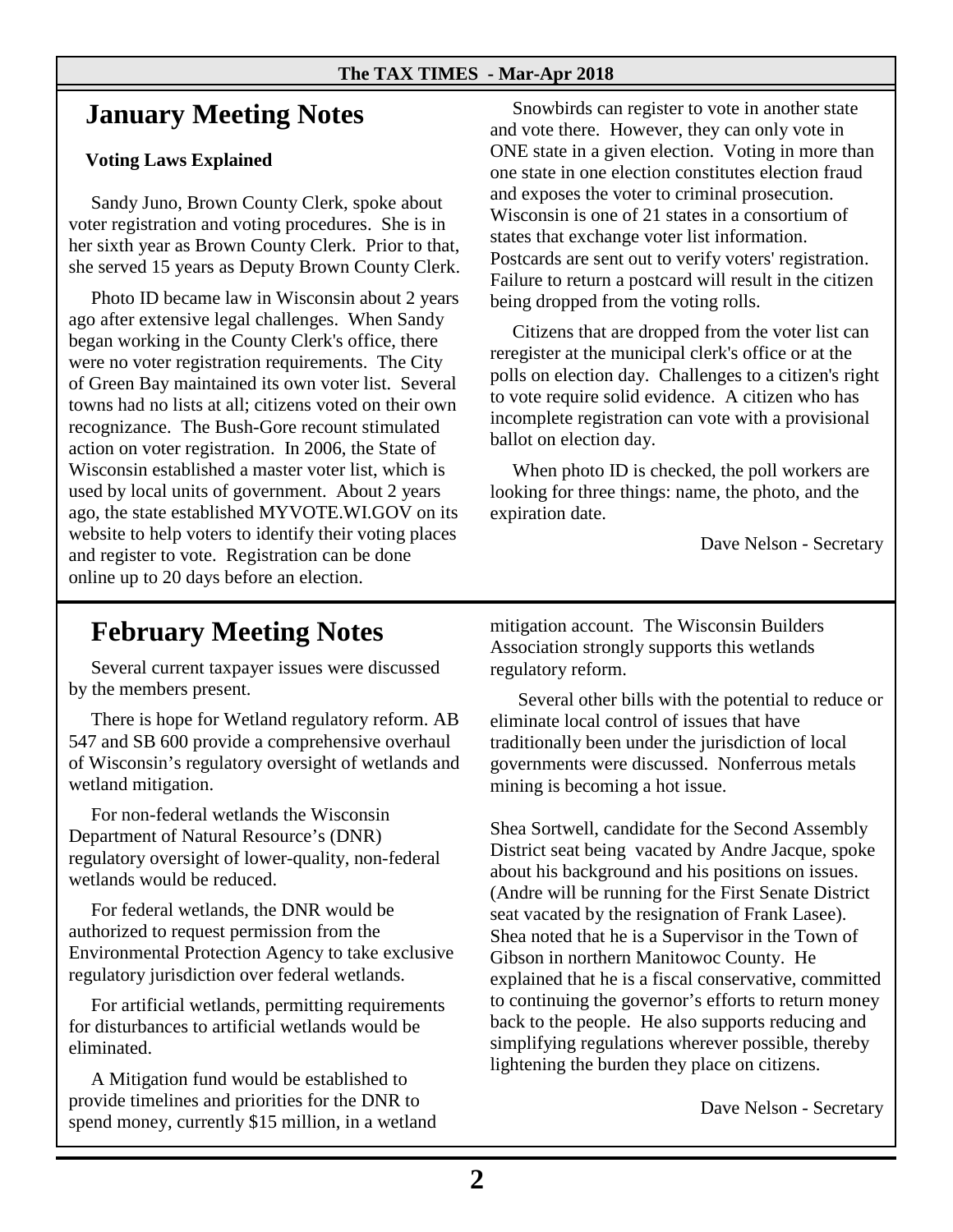## **Things That Make Us Wonder.**

Another big election year has arrived despite the fact that many people are still grumbling about the last one. The results depending on the vote this time will be control of the House of Representatives and Senate, along with the Governor, state representatives, and local officials, a lot is at stake and the races are all important.

Unfortunately the TV commercials we are bombarded with at election time can do as much to discourage as to inform potential voters about a candidates character and qualifications. Recall a few years ago, it was mandated that whoever was sponsoring and paying for politically related TV ads clearly identify themselves at the end of the commercial. Bit by bit this ruling has been ignored. First by using unreadable type fonts; then by flashing the message by so fast it becomes unnoticeable. Now they seem to be able to ignore this ruling completely, this is significant! For one thing, the printed press and broadcast news who profit from these ads are supposed to present us with the news on an unbiased basis, but have gained a reputation, fairly or not and for us to be polite, slanted towards their own beliefs and philosophies. Political ads, in any format, do not neces-

sarily tell you everything you want to know about a candidate, but knowing what group endorses him or her can be helpful. It is no secret that well-funded special interests, either corporate or social, can have a lot to gain from who holds public office, and their interests may or not take precedence over the citizens or country as a whole.

\* \* \* \* \*

One other factor which seems to have become quite predominant in recent elections are negative or attack ads against an opponent. Rather than print positive facts about your candidate, the choice is to demonize the opponent, in a hushed voice. complete with touched up photos and claims which may or may or not be true of his or her history and intentions if elected. This would qualify as slander under other circumstances and unfortunately can tend to give politics a bad name. The answer might be, simply do your homework and think carefully before you vote, and hope the other guy does the same. You can use the commercials as a guide if you can figure out where they come from. The bottom line is who would be best for you, your neighbors and the rest of the state and country. \* \* \* \* \*

Somewhat related, and a subject most us are probably tired of hearing about is "secret memos" and Russian involvement in our

2016 election The election is over and the results are in. There have been no accusations made of Russians counting our ballots with the results already determined, as they might do, or of us interfering with their elections. Our own media with it's own agenda did everything in its power to influence the outcome and we question if anything besides the American voter tired of the way many things were going in the country reacted.

#### \* \* \* \* \*

The Democrats are still trying to figure out how they lost the Presidency and Congress in the 2016 election when the popular vote was in their favor. They have accused politicians of Gerrymandering of the voting districts in several states, including Wisconsin, so that the elections favored their opponents. While each state is geographically different, voting districts are supposed to be fairly equal in population and make sense geographically and subject to review after each census to allow for significant population changes.

While the system has worked fairly well, the supreme Court was asked to rule if all states were abiding by the rules. The SCO-TUS is still working on it. Despite the difference in the popular vote, of the 3,141 counties in the U. S., Trump won in 3,084 of

*(Continued on page 4)*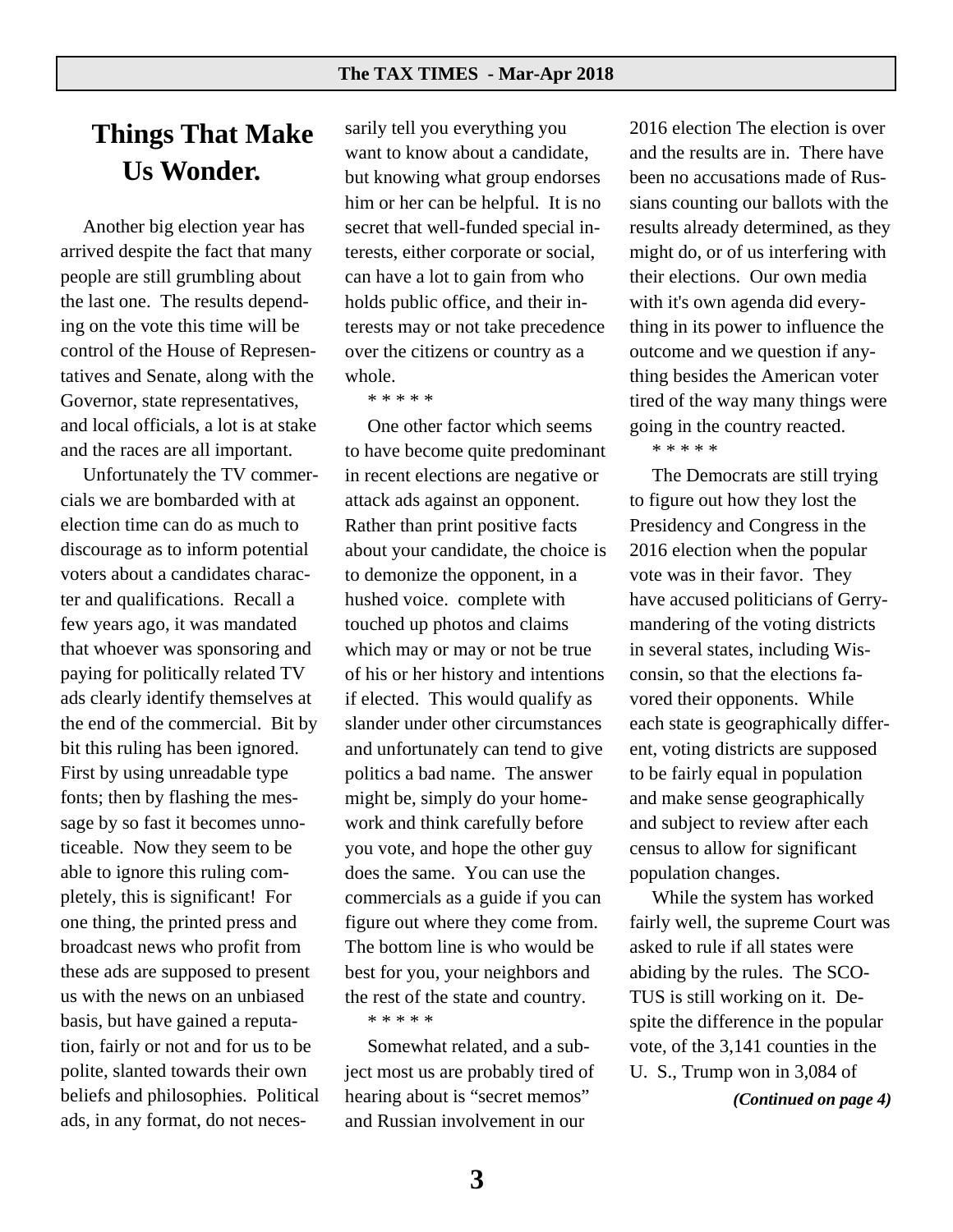#### *(Continued from page 3)*

them, so figure it out. The big reason seems to be the vast majority of Democratic votes came from big cities like New York, Los Angeles, and Chicago where ward bosses and machine politics handle elections.

Chalk one up for our founding fathers for their foresight in creating the Electoral College. To arrange voting districts by political choice would result in incredible problems and confusion. Instead of the term Gerrymander, we would be calling some voting districts an "Octopus" due to the long tentacles following highways in search of more Democratic voters. \* \* \* \* \*

President Trump's term in office has been off to a rocky start, with not much help whatsoever from anybody. The media puts their negative spin on everything he does or doesn't do, and the latenight talk show hosts keep beating the drums. While we all may agree he could be a little more careful with his tweets and more careful with words and choice of key political appointments, he has also initiated a number of items he was elected to do.

President Obama left office

with some achievements to his credit, and we don't really know what would happen if Hilary had been elected. We watched his recent SOTU address with the anticipation that the parties would work together to iron out differences and come up with solutions but so far have seen none of that actually happening.

\* \* \* \* \*

The horrible high school shooting in Florida is typical of an event that has become far too commonplace to accept in a civilized society. Is using the NRA as a whipping boy, (and political revenge), or placing guards in every school going to be our best answer, or just an excuse? Many people, especially the young are obsessed by the publicity received by lunatics and their accomplishments, be it good or bad and see no harm in emulating them to also receive fame and perhaps notoriety. Educated on video machines and Hollywood movies and TV shows with plenty of shooting with no mention ever made of the victims or the grief caused their families.

If we ever completely control guns, or lose the NRA as an active organization we are sure the

Articles and views appearing in the "TAX TIMES" do not necessarily represent the official position of the Brown County Taxpayers Association. We want to encourage discussion and input on current issues of taxpayer interest and invite your comments or articles suitable for future "TAX TIMEES." Please send them to the BCTA, P.O. Box 684, Green Bay, WI 54305-0684 or email BCTaxTimes@gmail.com

wackos in this country will find some other way to raise havoc. In other countries terrorists have perfected explosive devices and driving cars and trucks into crowds which can be an even worse way to gain attention, vent your frustrations, and make headlines.

#### \* \* \* \* \*

The Foxconn project is proceeding in Racine County and we wish them success. Gov. Walker has taken a lot of flak for his endorsement, but that is probably nothing compared to what would have happened if the company decided on Iowa, Minnesota, or worse yet, Illinois.

\* \* \* \* \*

One possible side effect of Foxconn. Realizing that Wisconsin is sensitive about jobs and job retention, along with a reputation for excessive regulations, other companies feel entitled to some of the perks offered Foxconn. Paper manufacturing is a industrial backbone providing jobs at least in this part of the state, it would be devastating if they say good-bye.

 This is a problem that will probably be handled one by one and on a local basis as with the Kimberly-Clark mills. Its probably impossible to build a new mill from scratch with the environmental considerations to be met. Another chief culprit is property taxes, and how to assess industrial property equally and fairly, the

*(Continued on page 5)*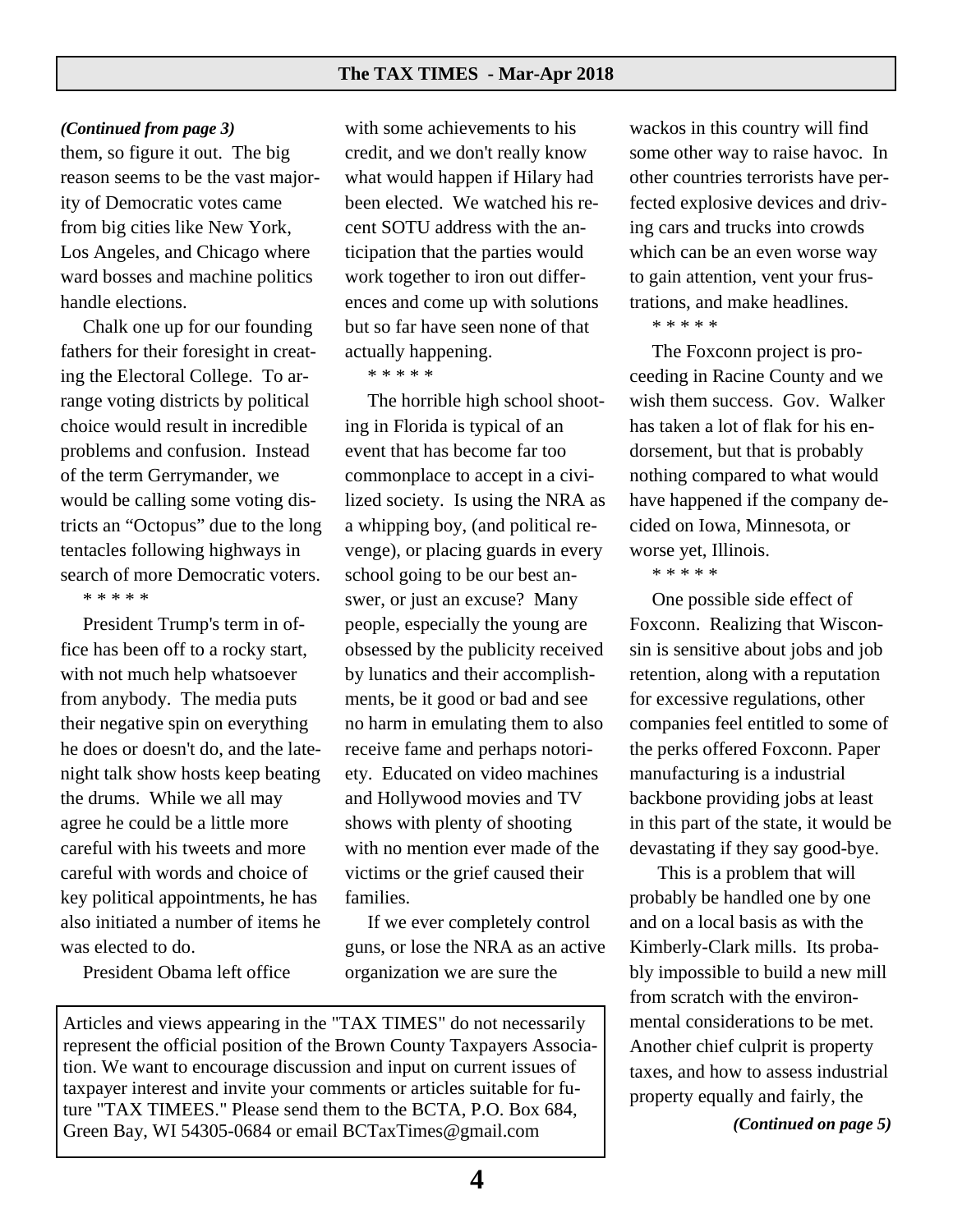#### *(Continued from page 4)*

same with retail property. While taxed on the value of the property and buildings they occupy, some are far more profitable due to the nature of their business. Should all non profits be tax exempt?

Presently mining operations in Wisconsin and Menominee County, MI, are on hold and large dairy farming operations in Wisconsin are having ground water compliance questions.

\* \* \* \* \*

The addition of the word "Marriott" to "Hotel Northland" should mean a lot when the renovated structure is finally opened for business. Even Mr. Chauffer (R.I.P.), would be very proud to stand outside a Marriott.

\* \* \* \* \*

It is exciting news that UWGB will be adding an engineering school to its campus. Grads should be in demand for good paying jobs which we hear there is a shortage.

\* \* \* \* \*

The problem of illegal immigrants and their offspring in the

country remains unsolved and is even being used as a political bargaining issue. We doubt anyone knows the exact number involved except it is substantial. Some of them have been here for a long time and have become quite well established. We realize we are pretty much all descendants of immigrants, but our ancestors followed the rules of the time. These rules have changed through the years but are well established and not meant to be ignored. As far as children of illegal aliens, shouldn't the children be considered alien also?

\* \* \* \* \*

The government has announced it is imposing tariffs on the purchase of iron and aluminum from foreign countries. We are not aware of what brought this about, but environmental rules limiting production may be one reason. The cost of products, including beer cans, is likely to rise as a result.

Tariffs may have their place in world trade, but often end up in reciprocity battles and deteriorat-

### **Monthly Meetings @ The Village Grille**

Monthly meetings are held at **The Village Grille**, **corner of Hoffman and East River Drive,** Allouez. The location has no stairs or steps, convenient parking, and a room to better accommodate speakers and conversation. There will be three selections from which to choose lunch - each one will be priced at \$10 (including tip.) Lunch is at 12:00 noon with monthly speakers presenting.

ing relationships between countries.

\* \* \* \* \*

The New York Times printed a survey comparing taxes paid against average income. Wisconsin placed 48th out of the 50 states. Whether or not the new tax laws will help Wisconsin citizens we don't know, but do know that things like a wheel tax, county sales tax, and proposed gas tax increase don't help the situation. The question night be, How much lower than 48th place can we go?

 *As usual, lots of things to wonder about Things That Make Us Wonder," consists of taxpayer related thoughts that occur to us from daily news events. We use reliable, published information and statistics, Some items are unimportant and probably not worth commenting about while others could easily be expanded to full length feature articles worthy of future study and action to protect our interests as taxpayers. We try to cover a wide variety of subjects in limited space and perhaps put a different spin on items from what you read in the papers or see on TV. We acknowledge that our perspective on some items in this column may be contrary to some of our readers. However, one of our purposes is to encourage debate, as we realize there are two sides to every question. Comments or suggestions are welcome for inclusion in future "TAX TIMES." Jim Frink, BCTA*